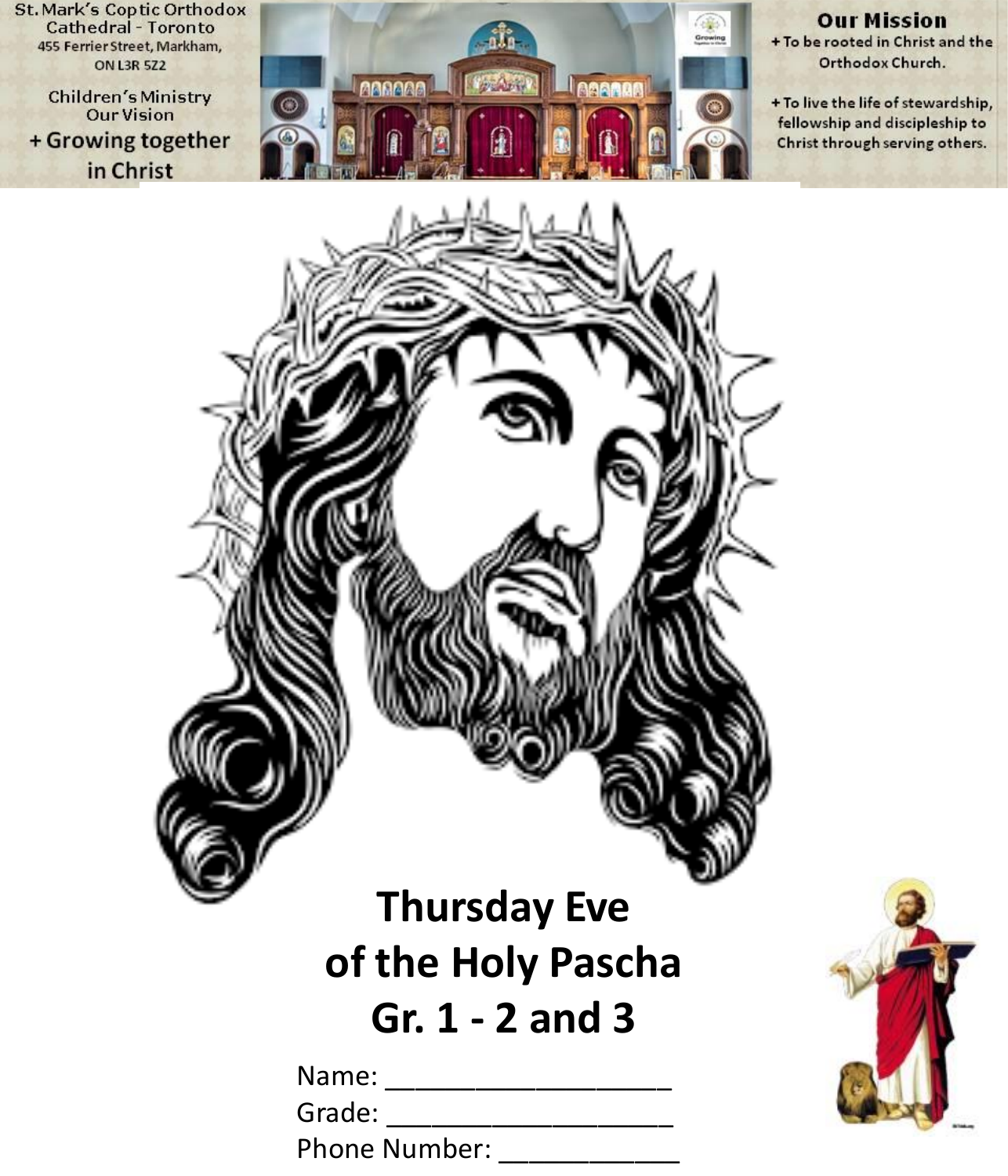# **Questions**

#### **First hour**

- **+** *Prophecies: And the \_\_\_\_\_\_\_\_\_\_ took me up, and brought me into the \_\_\_\_\_\_\_\_\_\_ court. And behold the house of the Lord was full of glory. (Ezekiel 43:5-11)*
- **+** *Psalm: Save me, O God; for the \_\_\_\_\_\_\_\_\_\_ have come in my \_\_\_\_\_\_\_\_\_\_\_. (Psalms 68:1,13)*
- **+** *Gospel: "Therefore My \_\_\_\_\_\_\_\_\_ loves Me, because I lay down My\_\_\_\_\_\_\_\_that I may take it again. No one takes it from Me., but I lay it down of myself, I have \_\_\_\_\_\_\_\_ to lay it down and I have \_\_\_\_\_\_\_\_\_ to take it again ."(John 10:17 –21 )*

### **Third hour**

- **+** *Prophecies: Therefore thus will I do to you, O Israel ; because I will do thus to you, \_\_\_\_\_\_\_\_\_\_\_ to \_\_\_\_\_\_\_\_\_\_\_ on your God. (Amos 4:4-13)*
- **+** *Psalm: His \_\_\_\_\_\_\_\_\_\_\_\_ were smoother than \_\_\_\_\_\_\_\_\_\_\_, yet are they darts. (Psalms 54:18, 1)*
- **+** *Gospel: But Jesus said. Let her \_\_\_\_\_\_\_\_\_\_. Why do you \_\_\_\_\_\_\_ her She has*  done a *work for Me. ....She has come beforehand to My body for burial. (Mark 14:3-11)*

# **Sixth hour**

- **+** *Prophecies: For the Lord God will do \_\_\_\_\_\_\_\_\_\_\_\_\_ without revealing \_\_\_\_\_\_\_\_\_\_\_\_\_\_\_ to His servants the prophets. (Amos 3:1- 11)*
- **+** *Psalm:. Rescue me, O Lord, from the \_\_\_\_\_\_\_\_\_\_\_ man; deliver me from the \_\_\_\_\_\_\_\_\_t man. (Psalms 139:1-2)*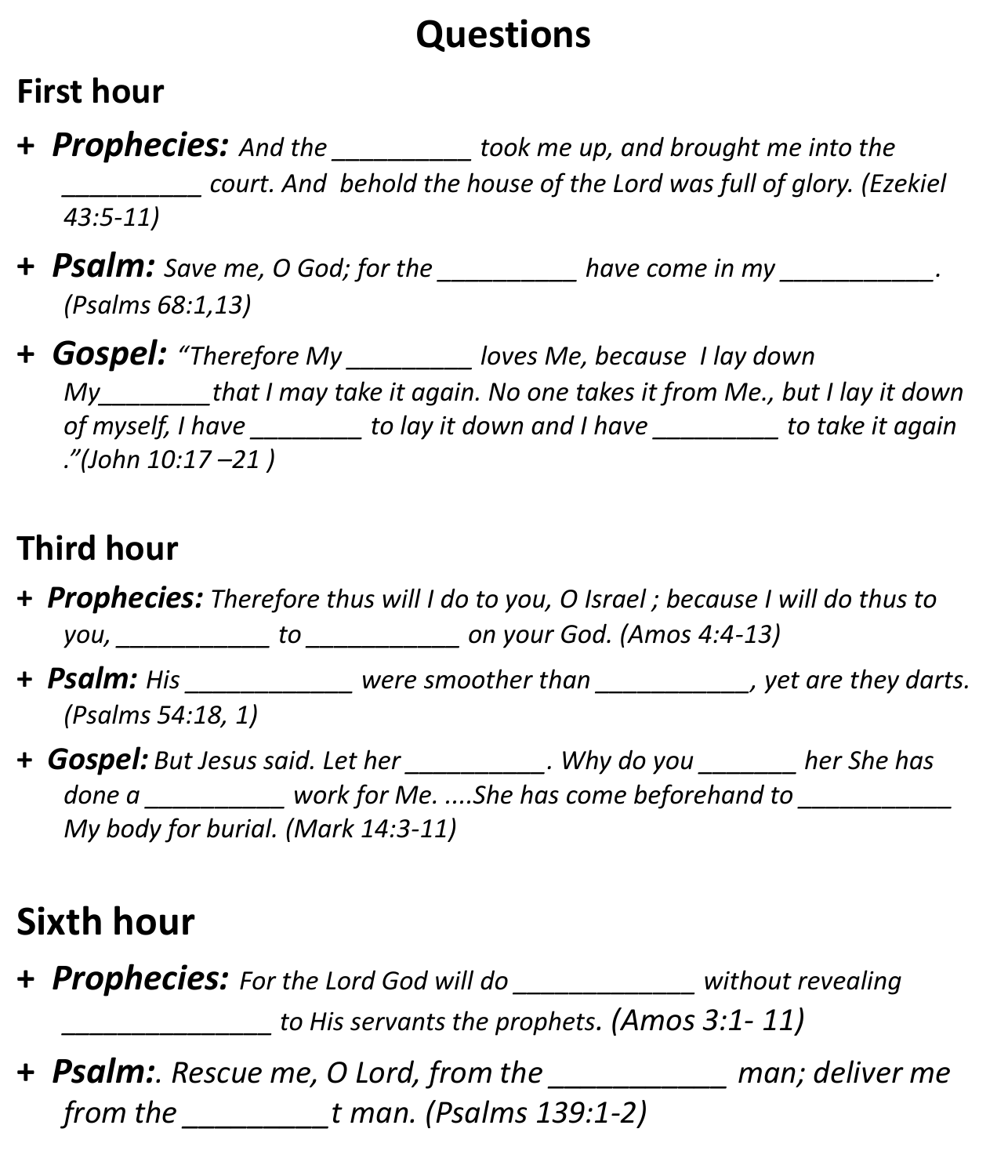**+** *Gospel:**But although He had done so many \_\_\_\_\_\_\_\_\_\_\_ before them, they did not \_\_\_\_\_\_\_\_\_\_\_\_ in Him, that the word of Isiah the prophet might be fulfilled which he speak: "Lord, who has believed our \_\_\_\_\_\_\_\_\_\_\_\_? And to whom has the arm of the Lord been \_\_\_\_\_\_\_\_\_\_\_\_\_\_\_?" (John 12:36-43)*

#### **Ninth hour**

- **+** *Prophecies:. Therefore, as I live, says the Lord, I will \_\_\_\_\_\_\_\_\_\_ over you with a \_\_\_\_\_\_\_\_\_\_\_\_ hand, and with a high arm, and with outpoured wrath (Ezekiel 20:27- 33)*
- **+** *Psalm: O Lord my God, in You have I \_\_\_\_\_\_\_\_\_\_\_: save me from all them that \_\_\_\_\_\_\_\_\_\_\_\_\_ me. (Psalms 7:1-2)*
- **+** *Gospel:* If I do not do the \_\_\_\_\_\_\_\_\_\_\_\_\_\_\_of My Father, do not Me, believe the works, that you may know and believe that the Father is in \_\_\_\_\_\_\_\_, and I in \_\_\_\_\_\_\_\_\_. *(John* 10: 29- 38)

#### **Eleventh hour**

- **+** *Prophecies: …* the sparrows observe the times of their coming in; but this My people\_\_\_\_\_\_\_\_\_\_not the \_\_\_\_\_\_\_\_\_\_\_\_\_\_\_ of the Lord*. (Jeremiah 8:4-10)*
- **+** *Psalm: For He is my God, and my \_\_\_\_\_\_\_\_; my help, I shall not be \_\_\_\_\_\_\_\_\_\_\_ moved. (Psalms 61:4, 1)*
- **+** *Gospel:."* He who believes in\_\_\_\_\_\_\_\_\_\_, believe not in Me but in Him who Me. And he who sees Me sees Him who **Me. I have come** as a \_\_\_\_\_\_\_\_ into the world..!"*(John 12: 44-50 )*